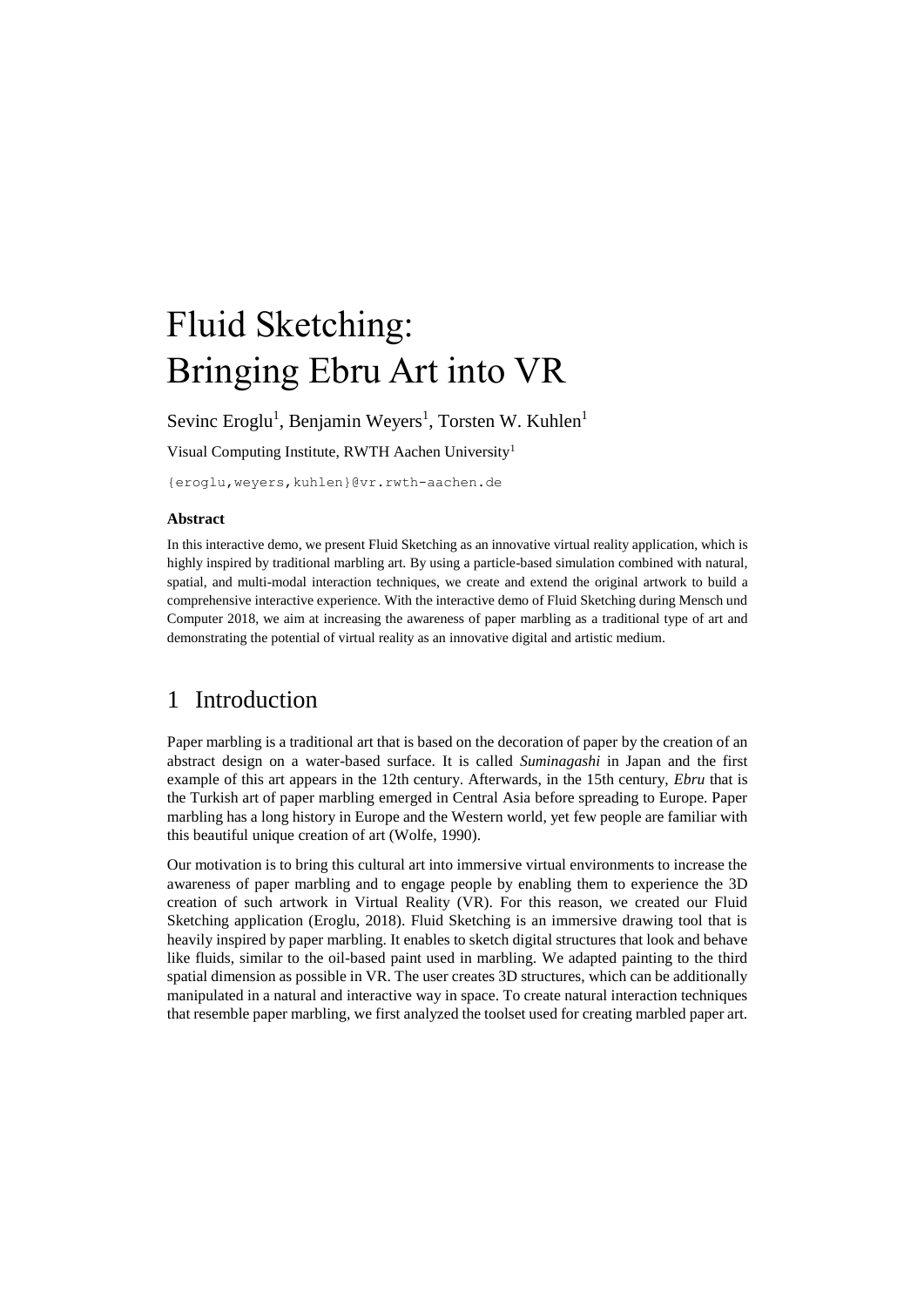Based on this analysis, we developed interaction methods for an immersive virtual environment that are strongly inspired by paper marbling art.

With this demo, we enable the conference's participants to experience this type of interactive sketching and additionally give them a chance to try out and experience the traditional marbling in this modern interpretation in VR. We would also like to learn how the broad variety of attendees experiences our Fluid Sketching demo and identify aspects for future improvement.

The Fluid Sketching application was initially developed for a CAVE environment. For this demo, we ported the application to consumer-level hardware. It will be presented on an HTC Vive head-mounted display. In the next section, we present how the traditional toolset was mapped to spatial interaction techniques, which is followed by a discussion. The paper is concluded with a short summary.

### 2 Paper Marbling

The basic process of paper marbling consists of placing water in a tray and sprinkling or dropping oil-based inks onto the water surface. Afterwards, artists shape these spread-out drops by using metal wires, styluses, or combs. Thereby, a pattern is created on the water surface that can then be transferred to a paper by placing it on top (Fairchild, 1999).

In the creation of marbled paper art, artists shape the oil-based inks on the water surface. However, after dropping the inks on the surface, it is not possible to stop the diffusion of the ink or undo this action. If mapped to a digital environment, we can not only create similar effects through physical simulation but also have the possibility to control this process, e.g. provide an undo or pause feature or change the behavior of the diffusion.



*Figure 1: Left: An artist sprinkles oil-based inks onto a water surface ([© User:U](http://commons.wikimedia.org/wiki/User:Example)rmen19, [Wikimedia Commons](http://commons.wikimedia.org/)*, *[CC-](http://creativecommons.org/licenses/by-sa/3.0/)[BY-SA-4.0\)](http://creativecommons.org/licenses/by-sa/3.0/). Right: A user creates a fluid sketch in the virtual environment.*

In our application, we realized the act of dropping inks on a water surface as emitting particles from the tip of the controller, as seen in Figure 1. We use the dominant hand as the primary 3D drawing tool of the application, similar to the brush used for dropping the ink into the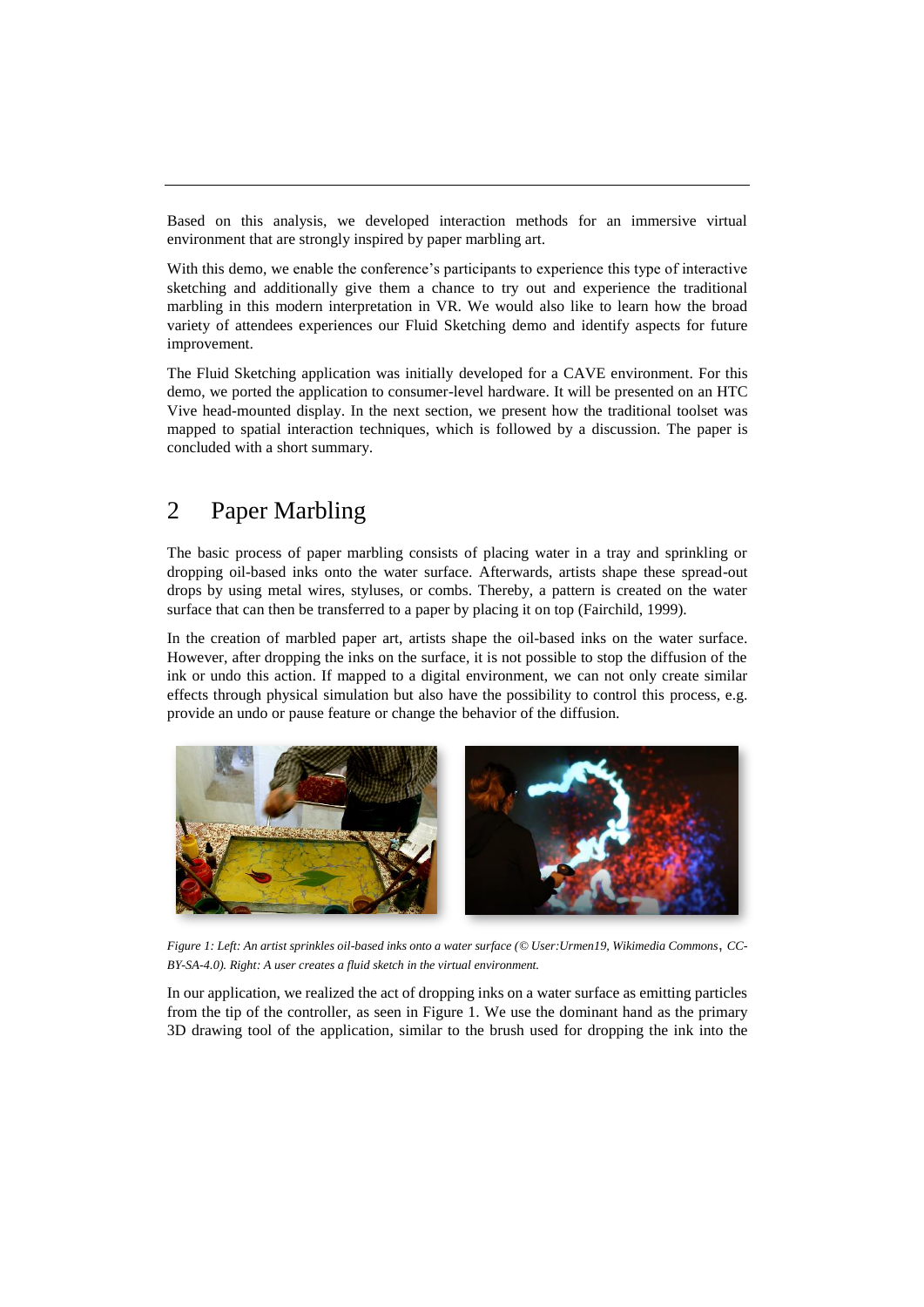water. Emitted particles then diffuse into the virtual environment, interacting with other particles that were drawn earlier. The details of the fluid simulation and particle interaction are described in (Eroglu, 2018).

Spreading out drops on the water surface with a metal wire is implemented by enabling the user to manipulate the drawn 3D fluid-like sketch by using the tracked non-dominant hand, as seen in Figure 2 on the right.

In addition to that, we enable users to manipulate the sketch by blowing into it. The blowing metaphor is a multi-modal interaction method for the manipulation of fluid sketches. It is inspired by blowing, which is used in watercolor painting to smear the ink on the surface. We implement the blowing technique with a microphone.



*Figure 2: Left: An artist uses a stylus to shape oil-based inks on a water surface (© [User:U](http://commons.wikimedia.org/wiki/User:Example)rmen19, [Wikimedia](http://commons.wikimedia.org/)  [Commons](http://commons.wikimedia.org/)*, *[CC-BY-SA-4.0\)](http://creativecommons.org/licenses/by-sa/3.0/). Right: A user shapes the drawn sketch by using her non-dominant hand in the Fluid Sketching system.*

Furthermore, users are able to change the type of the brush. They can vary the viscosity, density and turbulence of fluids, and select the desired color, size and initial speed for the brush stroke. This augments the traditional type of marbling by extended creative freedom. Additionally, users are able to stop the diffusion process whenever they have an appealing view. The system also offers an eraser to remove parts of the sketch, which is not possible with the traditional toolset. The last step in paper marbling is to transfer the created pattern from the water surface onto a paper. Our system provides a feature to save the virtual fluid artwork, so users can take their artwork outside of the virtual environment.

## 3 Discussion

Fluid Sketching is inspired by the creation of the paper marbling. The main difference between paper marbling and Fluid Sketching is the introduction of the third spatial dimension to create 3D fluid sketches. The advantage of having the third dimension is that artists are able to sketch, observe and move around themselves in an intuitive way, which is not possible with traditional paper marbling.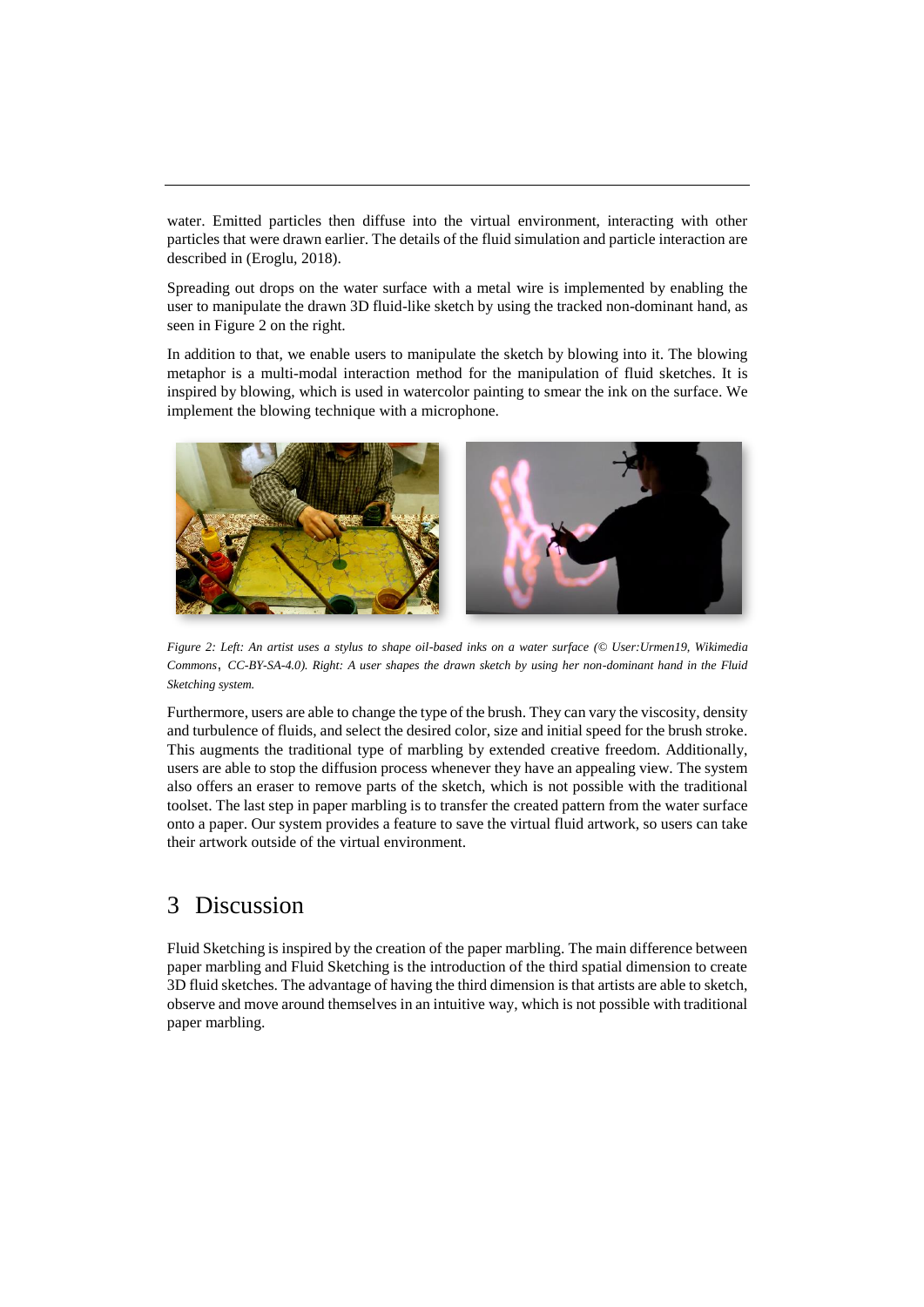By mapping droplet inks as particles in 3D space, users have more control over the animated fluid diffusion. In the original process of paper marbling, after dropping inks on a water surface, artists are not able to stop or adapt the behavior of the diffusion. Our application enables this so that users can create brush strokes e.g. with varying turbulent diffusion behavior. One improvement could be to provide an undo feature, which was requested by some participants in the user study presented by Eroglu et al. Undoing the effect of recently drawn particles on other particles in the scene is a non-trivial problem, as the diffusion and interaction between particles have already taken place. A reasonable way to address this subject will be investigated in the future iteration.

The manipulation of particles by the non-dominant hand, which is inspired by the shaping of ink drops on the water surface, gives users a natural, direct and intuitive way of interacting with the emitted particles. Fluid Sketching enables users to configure the size of the interaction range between their hand and the drawn sketch. Therefore, users have more control over the affected regions of the sketch, compared to the traditional art. What the current system is lacking is a comb-like tool, which is occasionally used in paper marbling to shape the sketch. This type of manipulation will be addressed in future iterations by adding comb-like virtual geometry for the interaction. Furthermore, we introduced a blowing metaphor for manipulating the sketch to match the multi-modal nature of the paper marbling process. One problem we observed is that manipulating the sketch by blowing can cause destructive outcomes. This can be improved by adding a toggle feature that is easily accessible via hand controllers, such that users can enable or disable the blowing interaction while sketching.

Transferring the pattern on the water surface to a paper is the last step of the paper marbling process. By saving the drawn sketch in a 3D file format, users can not only take their creation out of the virtual environment but can also import it into an animation tool. This allows users to do further elaboration such as coloring or adding rendering effects.

#### 4 Summary

Fluid Sketching is a novel artistic medium to create 3D fluid-like sketches in immersive virtual environments. It is highly inspired by the traditional art of paper marbling. We analyzed the process of marbled paper art creation and mapped the tools and methods into virtual environments. Furthermore, Fluid Sketching provides a spatial user interface for complex parametrization of the brush as well as natural techniques to interact with the fluid sketch.

To increase the awareness of paper marbling and for further improvement on the Fluid Sketching system, we present our application at Mensch und Computer 2018 conference. We want to give visitors the opportunity to experience VR as an innovative, highly interactive and creative digital medium and present the traditional art of paper marbling to the audience.